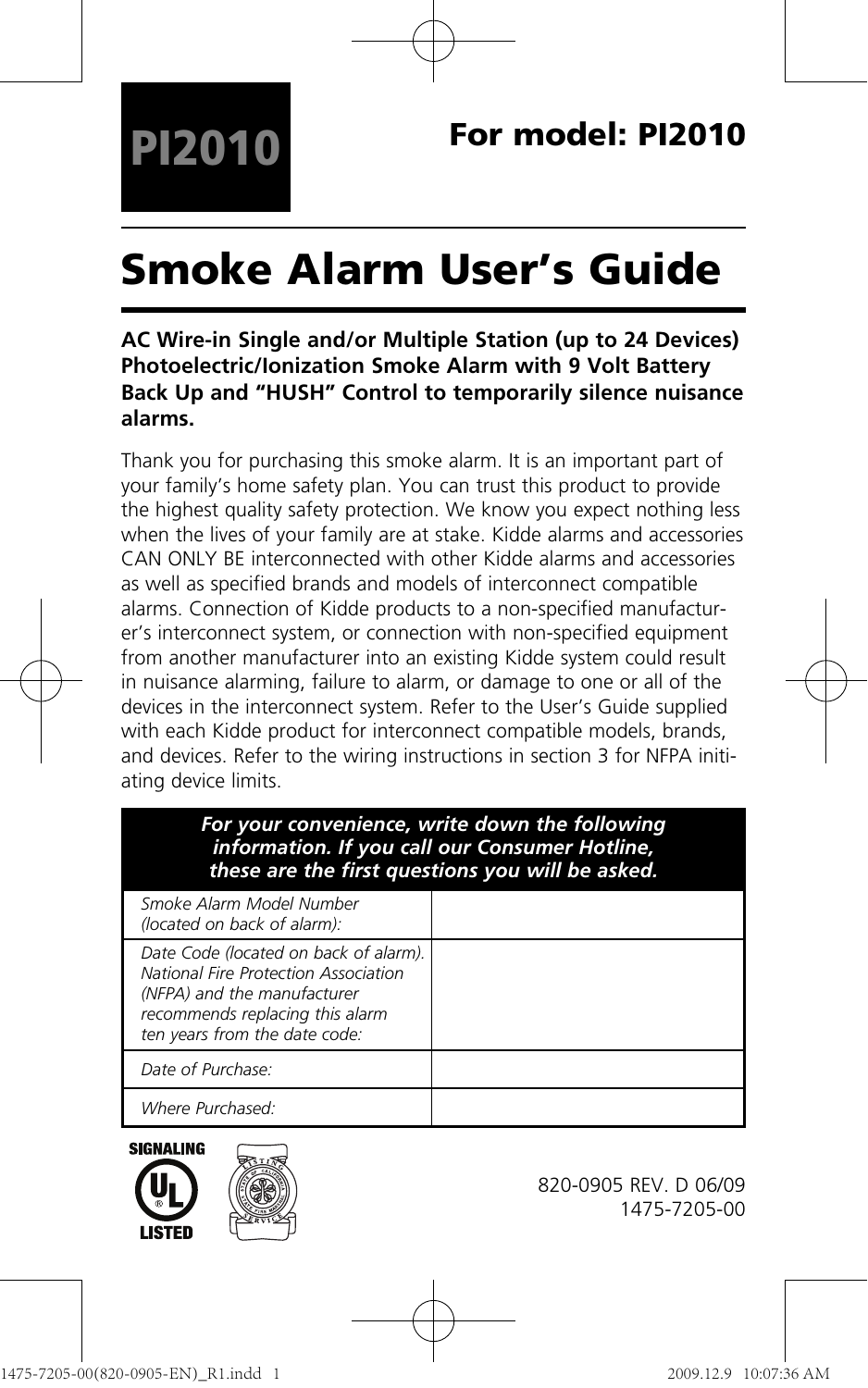The ion portion of this alarm detects products of combustion using the ionization technique. It contains 0.9 microcurie of Americium 241, a radioactive material (see section 9).Distributed under U.S. NRC License No. 32-23858-01E. Manufactured in compliance with U.S. NRC safety criteria in 10 CFR 32.27. The purchaser is exempt from any regulatory requirements. Do not try to repair the smoke alarm yourself. Refer to the instructions in section 12 for service.

## **WARNING! BATTERY DOOR WILL NOT CLOSE UNLESS A BATTERY IS PRESENT. REMOVAL OF THE SMOKE ALARM BATTERY AND DISCONNECTING OR LOSS OF AC POWER WILL RENDER THE SMOKE ALARM INOPERATIVE.**

ELECTRICAL RATING: 120 VAC, 60HZ, 80mA maximum per alarm (maximum 80mA for originating unit with 24 devices interconnected).

#### **IMPORTANT! READ ALL INSTRUCTIONS BEFORE INSTALLATION AND KEEP THIS MANUAL NEAR THE ALARM FOR FUTURE REFERENCE.**

**CONTENTS OF THIS MANUAL** 

- **1 -- RECOMMENDED LOCATIONS FOR SMOKE ALARMS**
- **2 -- LOCATIONS TO AVOID**
- **3 -- INSTALLATION INSTRUCTIONS**
	- **4 -- OPERATION AND TESTING**
	- **5 -- NUISANCE ALARMS**
	- **6 -- MAINTENANCE**
	- **7 -- LIMITATIONS OF SMOKE ALARMS**
	- **8 -- GOOD SAFETY HABITS**
	- **9 -- NRC INFORMATION**
	- **10 -- NFPA PROTECTION STANDARD 72**
	- **11 -- CALIFORNIA STATE FIRE MARSHAL REQUIRED INFORMATION**
	- **12 -- SERVICE AND WARRANTY**

# **1. RECOMMENDED LOCATIONS FOR ALARMS**

- Locate the first alarm in the immediate area of the sleeping rooms. Try to monitor the exit path as the sleeping rooms are usually farthest from the exit. If more than one sleeping area exists, locate additional alarms in each sleeping area (See figure 3).
- Locate additional alarms to monitor any stairway as stairways act like chimneys for smoke and heat.
- Locate at least one alarm on every floor level.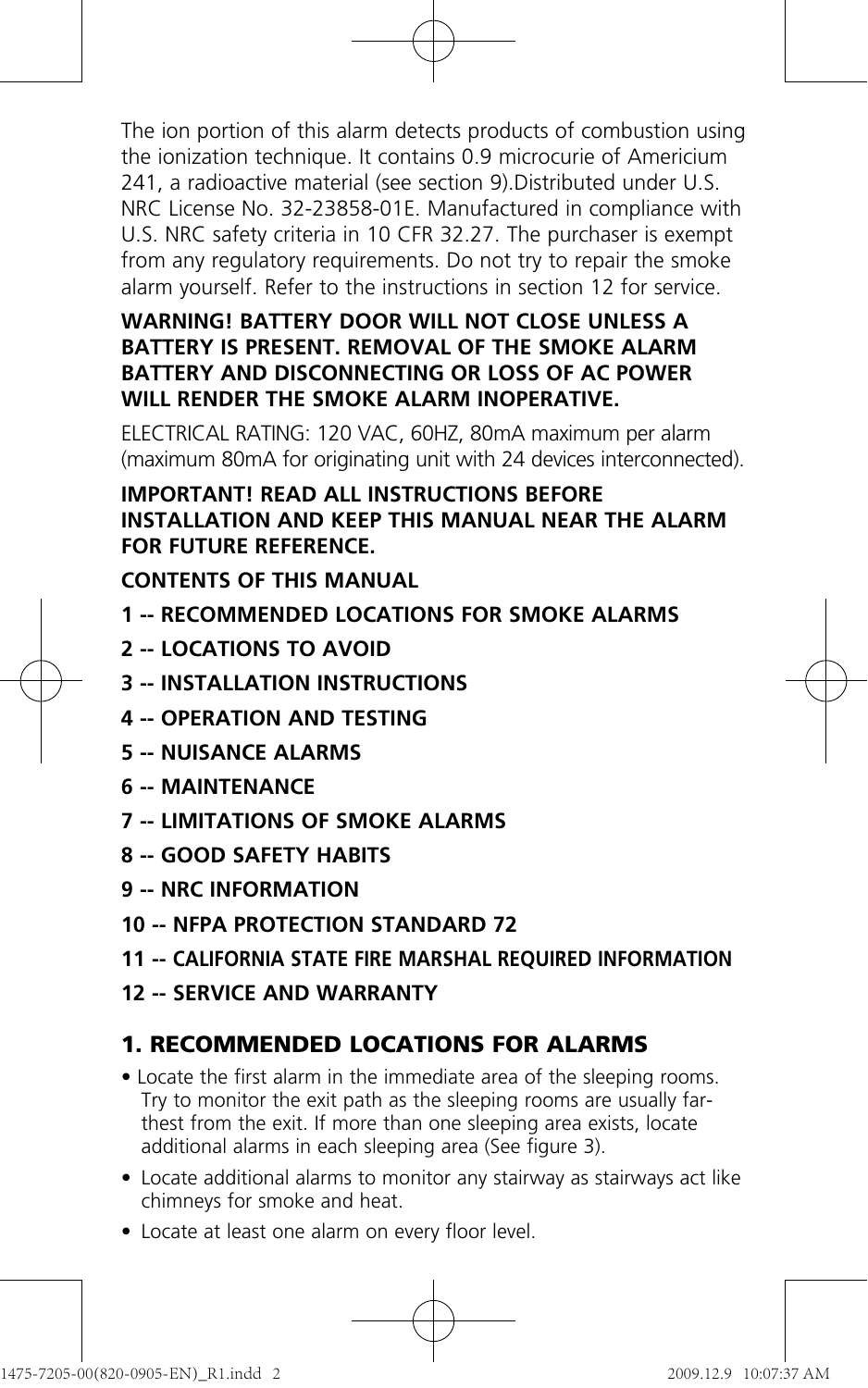- Locate an alarm in every sleeping room.
- Locate an alarm in every room where electrical appliances are operated (i.e. portable heaters or humidifiers).
- Locate an alarm in every room where someone sleeps with the door closed. The closed door may prevent an alarm not located in that room from waking the sleeper.
- Smoke, heat, and combustion products rise to the ceiling and spread horizontally. Mounting the smoke alarm on the ceiling in the center of the room places it closest to all points in the room. Ceiling mounting is preferred in ordinary residential construction.
- For mobile home installation, select locations carefully to avoid thermal barriers that may form at the ceiling. For more details, see MOBILE HOME INSTALLATION below.
- When mounting an alarm on the ceiling, locate it at a minimum of 4" (10 cm) from the side wall (see figure 1).
	- When mounting the alarm on the wall, use an inside wall with the top edge of the alarm at a minimum of  $4''$  (10 cm) and a maximum of 12" (30.5 cm) below the ceiling (see figure 1).
	- Put smoke alarms at both ends of a hallway or large room if the hallway or room is more than 30 ft (9.1 m) long. For large rooms, one smoke alarm is recommended for every 500 square feet of floor space.
	- In homes that are not well insulated extreme heat or cold can be transferred from the outside to the inside through poorly insulated walls and roof. This may create a thermal barrier which can prevent the smoke from reaching an alarm mounted on the ceiling. If you are not sure about the insulation in your home, or if you notice that the outer walls and



ceiling are either hot or cold, install the alarm on an inside wall. In such homes, install the smoke alarm with the top edge of the alarm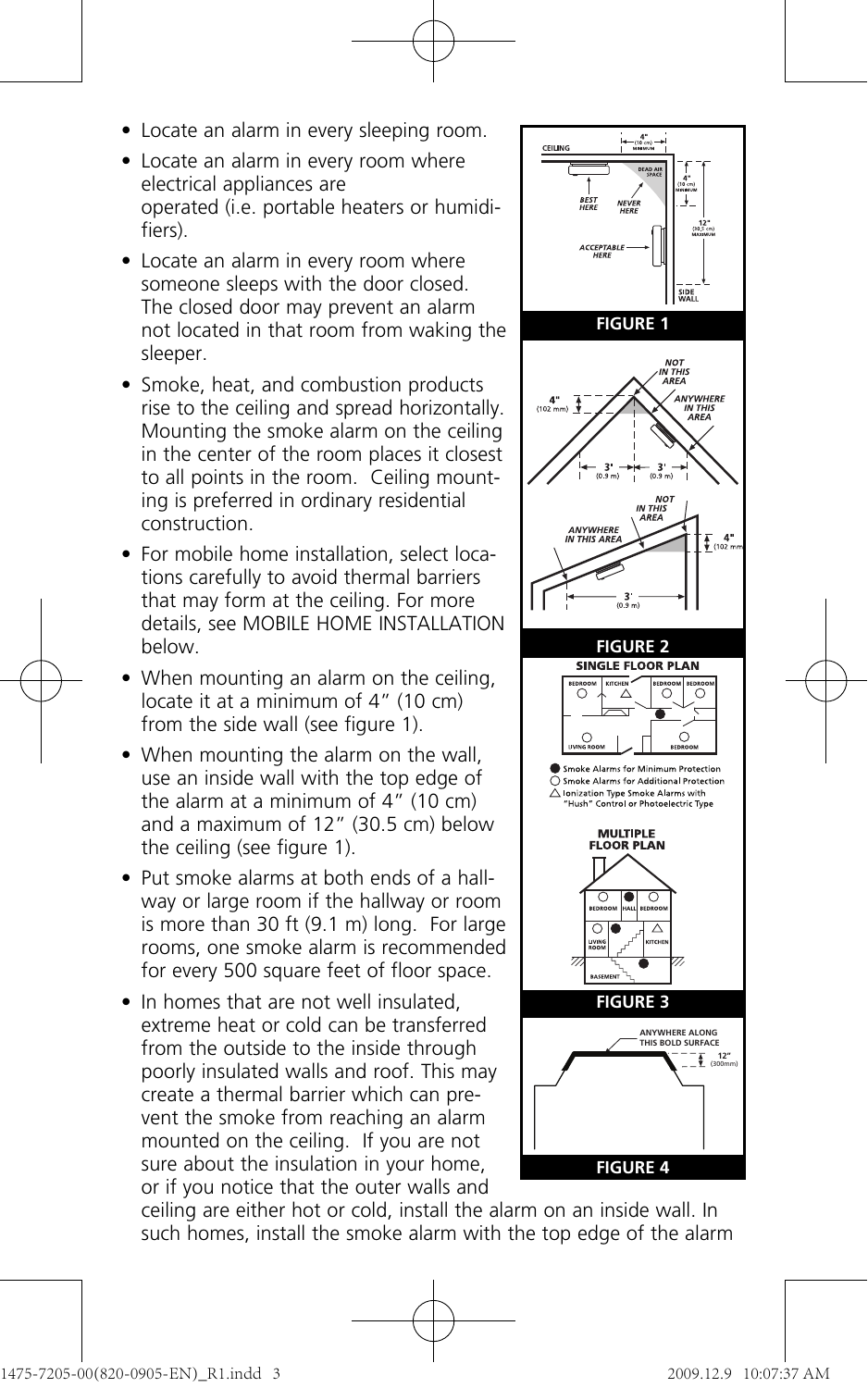at a minimum of 4" (10 cm) and a maximum of 12" (30.5 cm) below the ceiling (see figure 1).

- Install Smoke Alarms on sloped, peaked or cathedral ceilings at or within 3ft (0.9m) of the highest point (measured horizontally). NFPA 72 states: "Smoke alarms in rooms with ceiling slopes greater than 1 ft in 8 ft (.3m in 2.4 m) horizontally shall be located on the high side of the room." NFPA 72 states: "A row of detectors shall be spaced and located within 3 ft (0.9m) of the peak of the ceiling measured horizontally" (see figure 2).
- Install Smoke Alarms on tray-shaped ceilings (coffered ceilings) on the highest portion of the ceiling or on the sloped portion of the ceiling within 12" (305mm) vertically down from the highest point (see  $f_{\text{full}}$  (4)

#### **Mobile Home Installation**

Modern mobile homes have been designed and built to be energy efficient. Install smoke alarms as recommended above (refer to RECOMMENDED LOCATIONS and Figures 1 and 2). In older mobile homes that are not well insulated compared to present standards, extreme heat or cold can be transferred from the outside to the inside through poorly insulated walls and roof. This may create a thermal barrier which can prevent the smoke from reaching an alarm mounted on the ceiling. In such units, install the smoke alarm on an inside wall with the top edge of the alarm at a minimum of 4" (10cm) and a maximum of 12" (30.5cm) below the ceiling (see figure 1).

If you are not sure about the insulation in your mobile home, or if you notice that the outer walls and ceiling are either hot or cold, install the alarm on an inside wall. For minimum protection, install at least one alarm close to the sleeping rooms. For additional protection, see SINGLE FLOOR PLAN in figure 2.

#### **WARNING: TEST YOUR SMOKE ALARM OPERATION AFTER RV OR MOBILE HOME VEHICLE HAS BEEN IN STORAGE BEFORE EACH TRIP AND AT LEAST ONCE A WEEK DURING USE.**

## **2. LOCATIONS TO AVOID**

- In the garage. Products of combustion are present when you start your automobile.
- Less than 4" (10cm) from the peak of an "A" frame type ceiling.
- In an area where the temperature may fall below 40ºF or rise above 100ºF, such as garages and unfinished attics; this should also include electrical boxes exposed to these environments.
- In dusty areas. Dust particles may cause nuisance alarm or failure to alarm.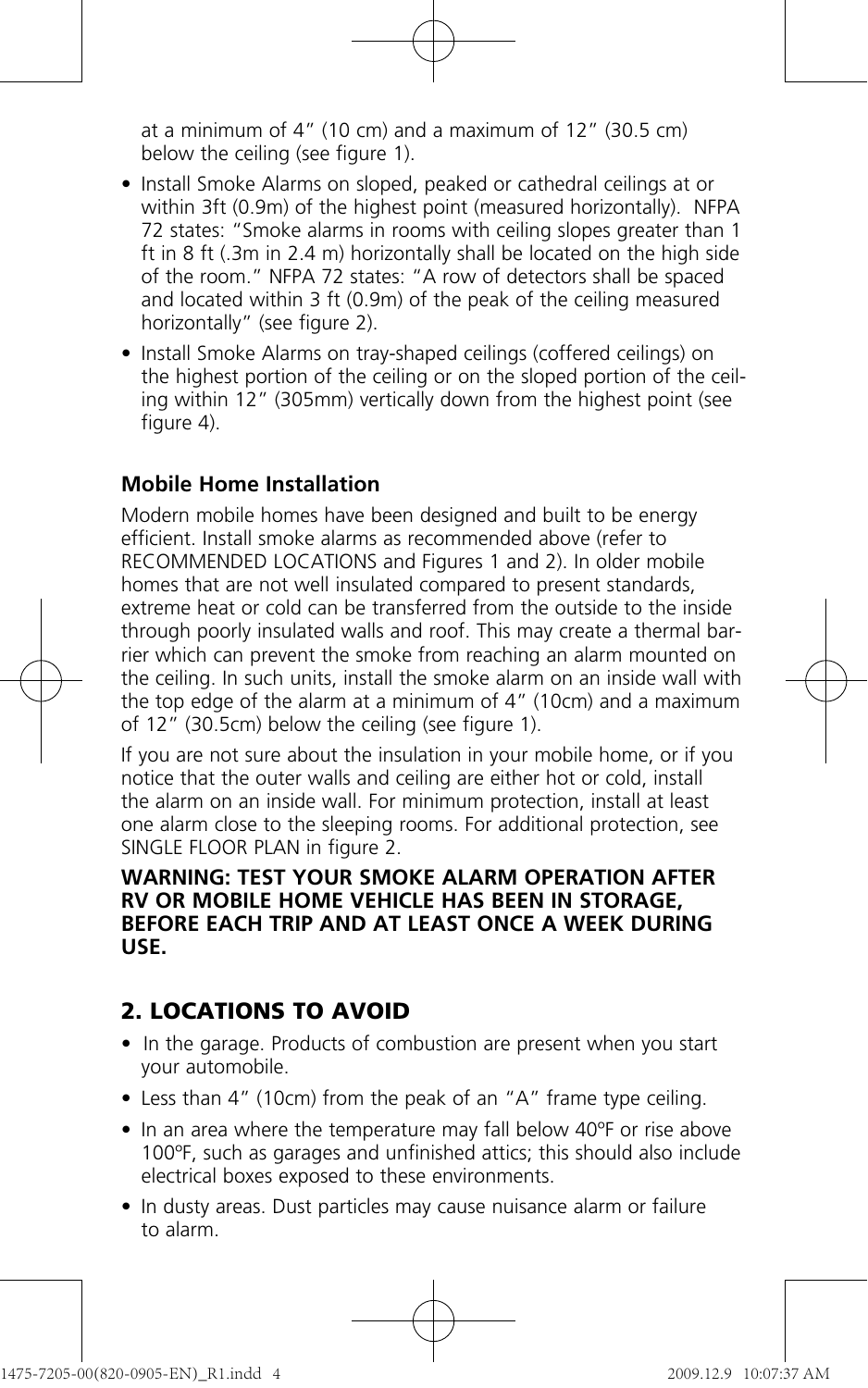- In very humid areas. Moisture or steam can cause nuisance alarms.
- In insect-infested areas.
- Smoke alarms should not be installed within 3 ft (.9m) of the following: the door to a kitchen, the door to a bathroom containing a tub or shower, forced air supply ducts used for heating or cooling, ceiling or whole house ventilating fans, or other high air flow areas.
- Kitchens. Normal cooking may cause nuisance alarms. If a kitchen alarm is desired, it should have an alarm silence feature or be a photoelectric type.
- Near fluorescent lights. Electronic "noise" may cause nuisance alarms.
- Smoke alarms are not to be used with detector guards unless the combination (alarm and guard) has been evaluated and found suitable for that purpose.

# **3. INSTALLATION INSTRUCTIONS**

# **WIRING REQUIREMENTS**

- This smoke alarm should be installed on a U.L. listed or recognized junction box. All connections should be made by a qualified electrician and all wiring used shall be in accordance with articles 210 and 300.3(B) of the U.S. National Electrical Code ANSI/NFPA 70, NFPA 72 and/or any other codes having jurisdiction in your area. The multiple station interconnect wiring to the alarms must be run in the same raceway or cable as the AC power wiring. In addition, the resistance of the interconnect wiring shall be a maximum of 10 ohms.
- The appropriate power source is 120 Volt AC Single Phase supplied from a non-switchable circuit which is not protected by a ground fault interrupter.
- **WARNING:** This alarm cannot be operated from power derived from a square wave, modified square wave or modified sine wave inverter. These types of inverters are sometimes used to supply power to the structure in off grid installations, such as solar or wind derived power sources. These power sources produce high peak voltages that will damage the alarm.

# **WIRING INSTRUCTIONS FOR AC QUICK CONNECT HARNESS CAUTION! TURN OFF THE MAIN POWER TO THE CIRCUIT BEFORE WIRING THE ALARM.**

• For alarms that are used as single station, DO NOT CONNECT THE RED WIRE TO ANYTHING. Leave the red wire insulating cap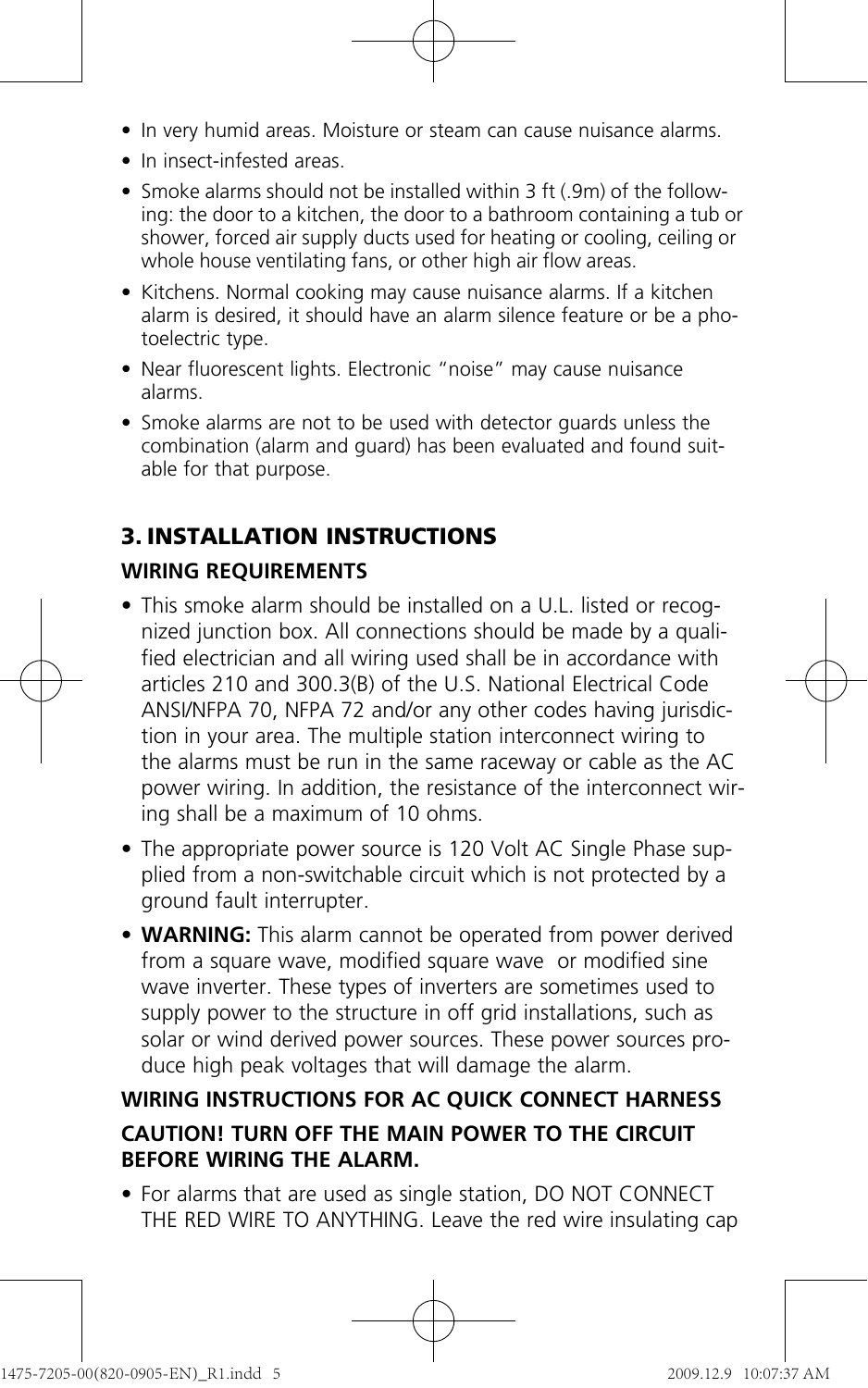in place to make certain that the red wire cannot contact any metal parts or the electrical box.

- When alarms are interconnected, all interconnected units must be powered from a single circuit.
- A maximum of 24 Kidde/Lifesaver devices may be interconnected in a multiple station arrangement. The interconnect system should not exceed the NFPA interconnect limit of 12 smoke alarms and/or 18 alarms total (smoke, heat, carbon monoxide, etc.). With 18 alarms interconnected, it is still possible to interconnect up to a total of 6 remote signaling devices and/or relay modules.
- When mixing models which have battery backup (Kidde models: 1275, 1276, 1285, 1296, i12040, i12060, i12080, i4618, PE120, PI2000, PI2010, RF-SM-ACDC, KN-SM-FM-I, KN-COSM-IB, HD135F, KN-COB-IC, KN-COP-IC, KN-COPF-I and FireX models: AD, ADC, FADC) with models without battery backup (Kidde models: 1235, i12020, KN-COSM-I, 120X, SM120X, CO120X, SL177) be advised that the models without battery backup will not respond during an AC power failure.
- The maximum wire run distance between the first and last unit in an interconnected system is 1000 feet.
- Figure 4 illustrates interconnection wiring. Improper connection will result in damage to the alarm, failure to operate, or a shock hazard.
- Make certain alarms are wired to a continuous (non-switched) power line. NOTE: Use standard UL listed household wire (as required by local codes) available at all electrical supply stores and most hardware stores.

#### **FIGURE 4 INTERCONNECT WIRING DIAGRAM**



#### **WIRES ON ALARM HARNESS CONNECTED TO**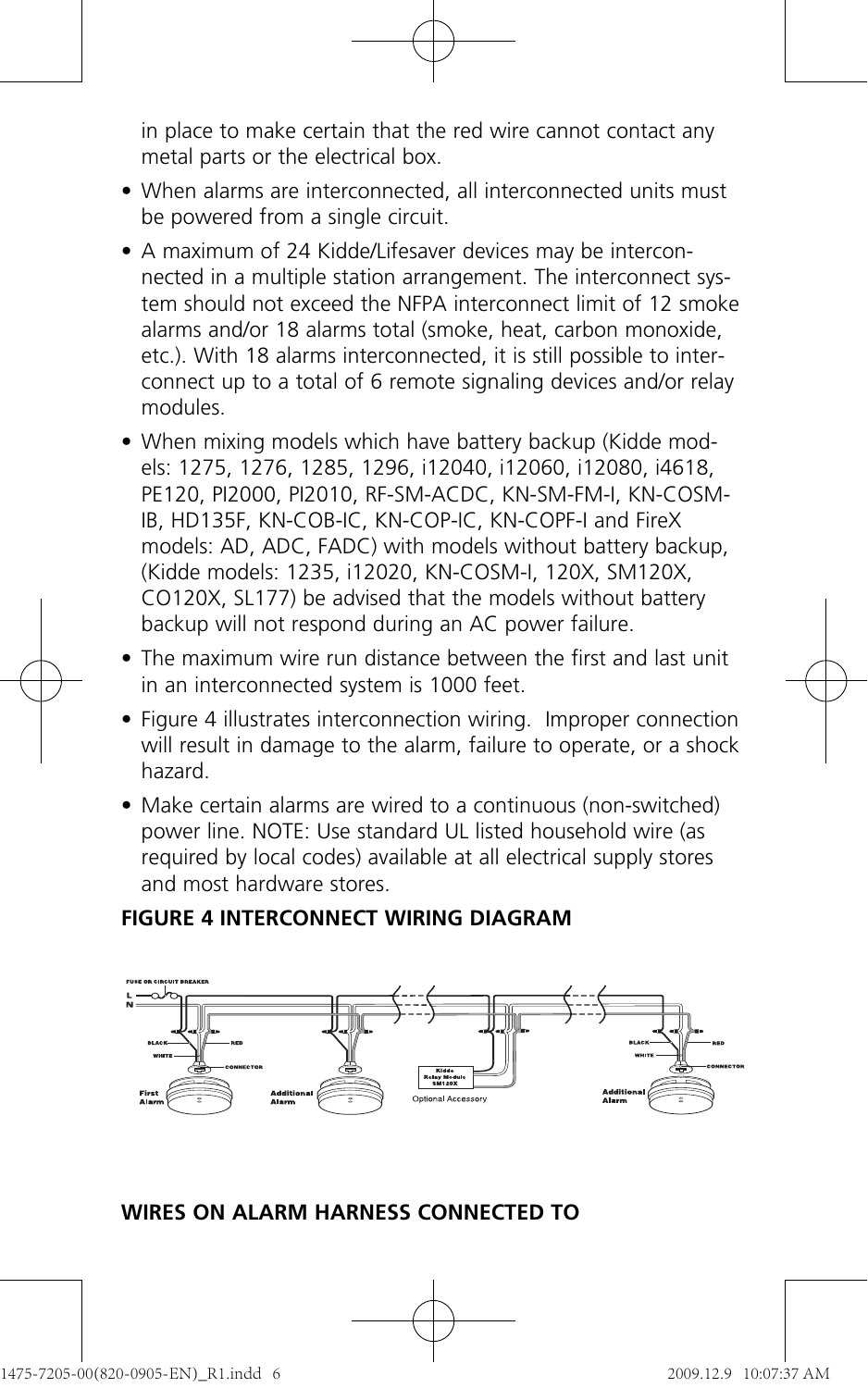| Black |
|-------|
| White |
| Red   |

Black Hot Side of AC Line Neutral Side of AC Line Interconnect Lines (Red Wires) of Other Units in the Multiple Station Set up

## **BATTERY INSTALLATION**

See Maintenance (section 6) for battery installation

**CAUTION! IF BATTERY REMINDER FINGER IS NOT HELD DOWN IN THE BATTERY COMPARTMENT BY THE BATTERY, THE BATTERY DOOR WILL NOT CLOSE, THE AC QUICK CONNECTOR WILL NOT ATTACH TO THE ALARM, AND THE ALARM WILL NOT ATTACH TO THE TRIM RING (SEE SECTION 6, FIGURE 8).**

# **MOUNTING INSTRUCTIONS**

## **CAUTION: THIS UNIT IS SEALED. THE COVER IS NOT REMOVABLE!**

- 1. Remove the trim ring from the back of the alarm by holding the trim ring and twisting the alarm in the direction indicated by the "OFF" arrow on the alarm cover.
- 2. After selecting the proper smoke alarm location as described in section 1 and wiring the AC QUICK CONNECT harness as described in the WIRING INSTRUCTIONS, attach the trim ring to the electrical box (see figure 6).
- 3. Pull the AC QUICK CONNECTOR through the center hole in the trim ring and mount the ring, making sure that the mounting screws are positioned in the small ends of the keyholes before tightening the screws.
- 4. Plug the AC QUICK CONNECTOR into the back of the alarm (see figure 5), making sure that the locks on the connector snap into place. Then push the excess wire back into the electrical box through the hole in the center of the trim ring.
- 5. If you have finished all the WIRING, BATTERY INSTALLATION AND TRIM RING MOUNTING STEPS, you can install the alarm on the trim ring. Note: The alarm will mount to the trim ring in 4 positions (every 90 degrees).
- 6. Install the alarm on the trim ring and rotate the alarm in the direc-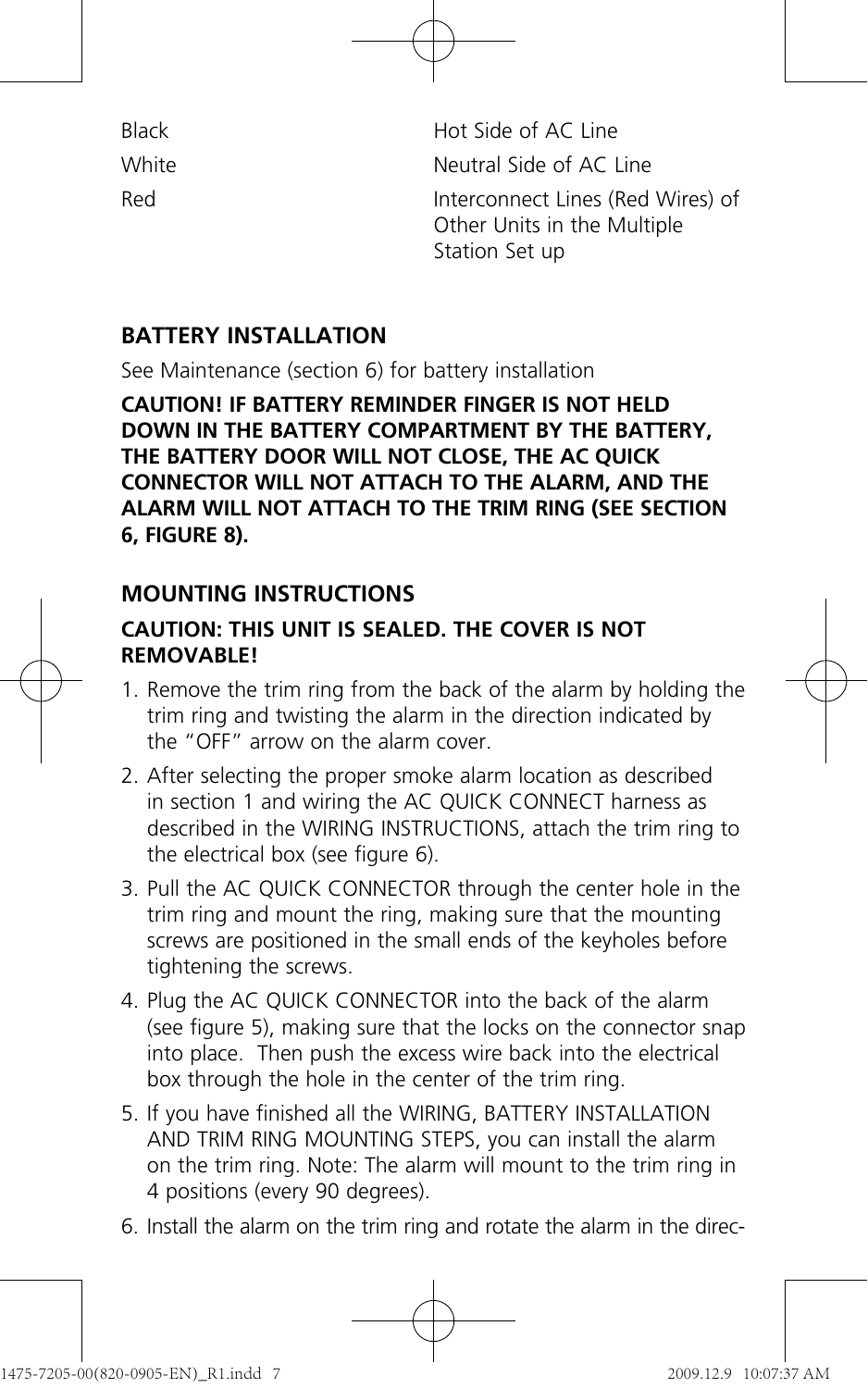tion of the "ON" arrow on the cover until the alarm ratchets into place (this ratcheting function allows for aesthetic alignment).

7. Turn on the AC power. The green AC Power On Indicator should be lit when the alarm is operating from AC power.

TAMPER RESIST FEATURE: To make your smoke alarm tamper



resistant, a tamper resist feature has been provided. Activate the tamper resist feature by breaking off the four posts in the square holes in the trim ring (see figure 6). When the posts are broken off, the tamper resist tab on the base is allowed to engage the mounting bracket. Rotate the alarm onto the trim ring until you hear the tamper resist tab snap into place, locking the alarm on the trim ring. Using the tamper resist feature will help deter children and others from removing the alarm from trim ring. NOTE: To remove the alarm when the tamper resist tab is engaged, press down on the tamper resist tab, and rotate the alarm off of the trim ring (see figure 7).

After installation, TEST your alarm by pressing and holding the test button for several seconds. This should sound the alarm.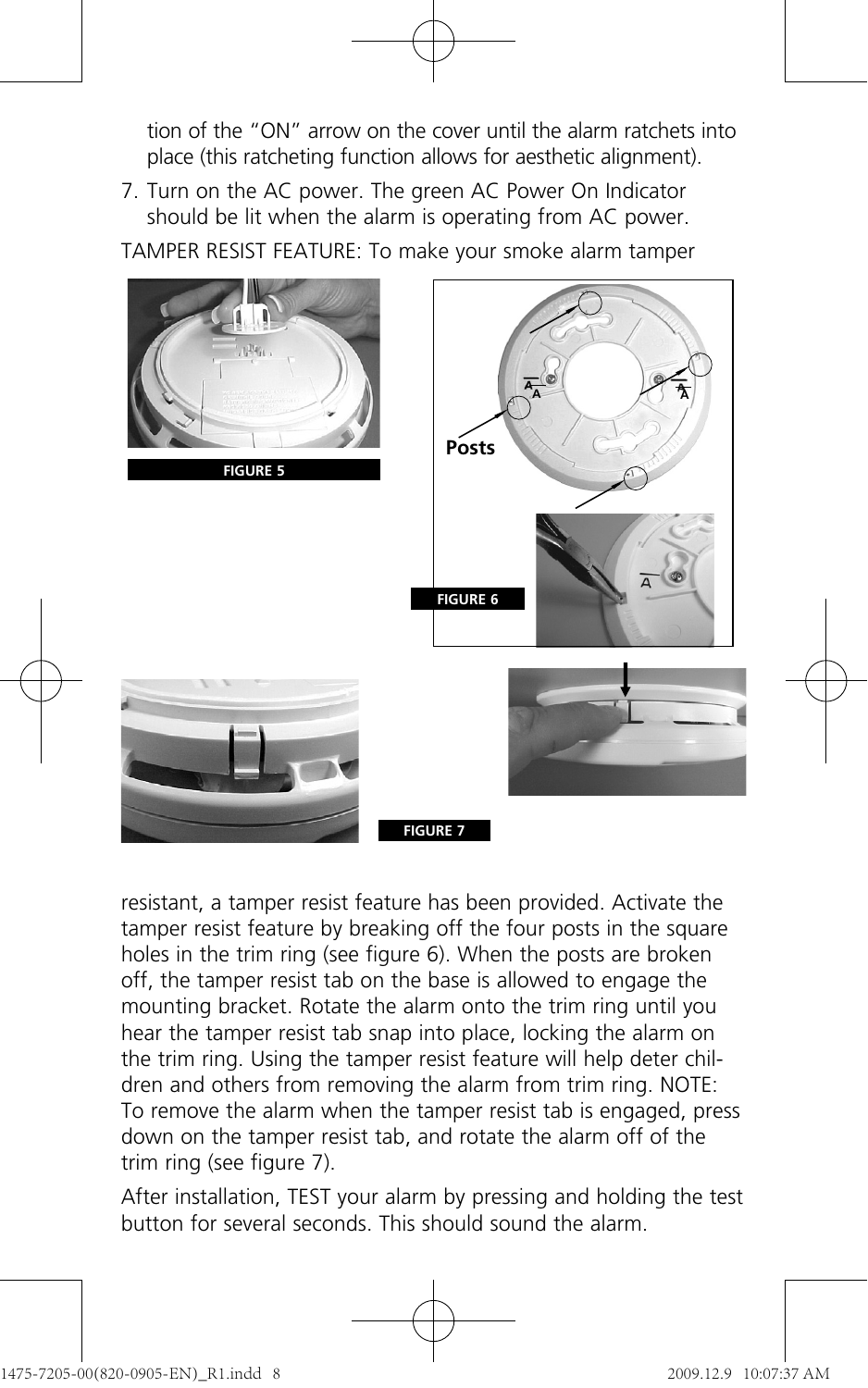# **4. OPERATION AND TESTING**

OPERATION: The smoke alarm is operating once AC power is applied, a fresh battery is installed and testing is complete. When products of combustion are sensed, the unit sounds a loud 85db pulsating alarm until the air is cleared.

HUSH CONTROL: The "HUSH" feature has the capability of temporarily desensitizing the alarm circuit for approximately 10 minutes. This feature is to be used only when a known alarm condition, such as smoke from cooking activates the alarm. The smoke alarm is desensitized by pushing the "HUSH" button on the smoke alarm cover. If the smoke is not too dense, the alarm will silence immediately and the red LED will flash every 10 seconds for approximately 10 minutes. This indicates that the alarm is in a temporarily desensitized condition. The smoke alarm will automatically reset after approximately 10 minutes, and sound the alarm if smoke is still present. The "HUSH" feature can be used repeatedly until the air has been cleared of the condition causing the alarm.

## **NOTE: DENSE SMOKE WILL OVERRIDE THE HUSH CONTROL FEATURE AND SOUND A CONTINUOUS ALARM.**

## **CAUTION: BEFORE USING THE ALARM HUSH FEATURE, IDENTIFY THE SOURCE OF THE SMOKE AND BE CERTAIN A SAFE CONDITION EXISTS.**

LED INDICATORS: This smoke alarm is equipped with red and green LED indicators. The red LED is located under the test button and has several modes of operation. The green LED is located under the "Hush" button and indicates the presence of AC power.

**Standby Condition:** The red LED will flash every approximately every 45 seconds to indicate that the smoke alarm is operating properly. The green LED will be steady on, indicating the presence of AC power.

**Alarm Condition:** When the alarm senses products of combustion and goes into alarm, the red LED will flash rapidly (once every second). The rapid flashing LED and temporal alarm will continue until the air is cleared.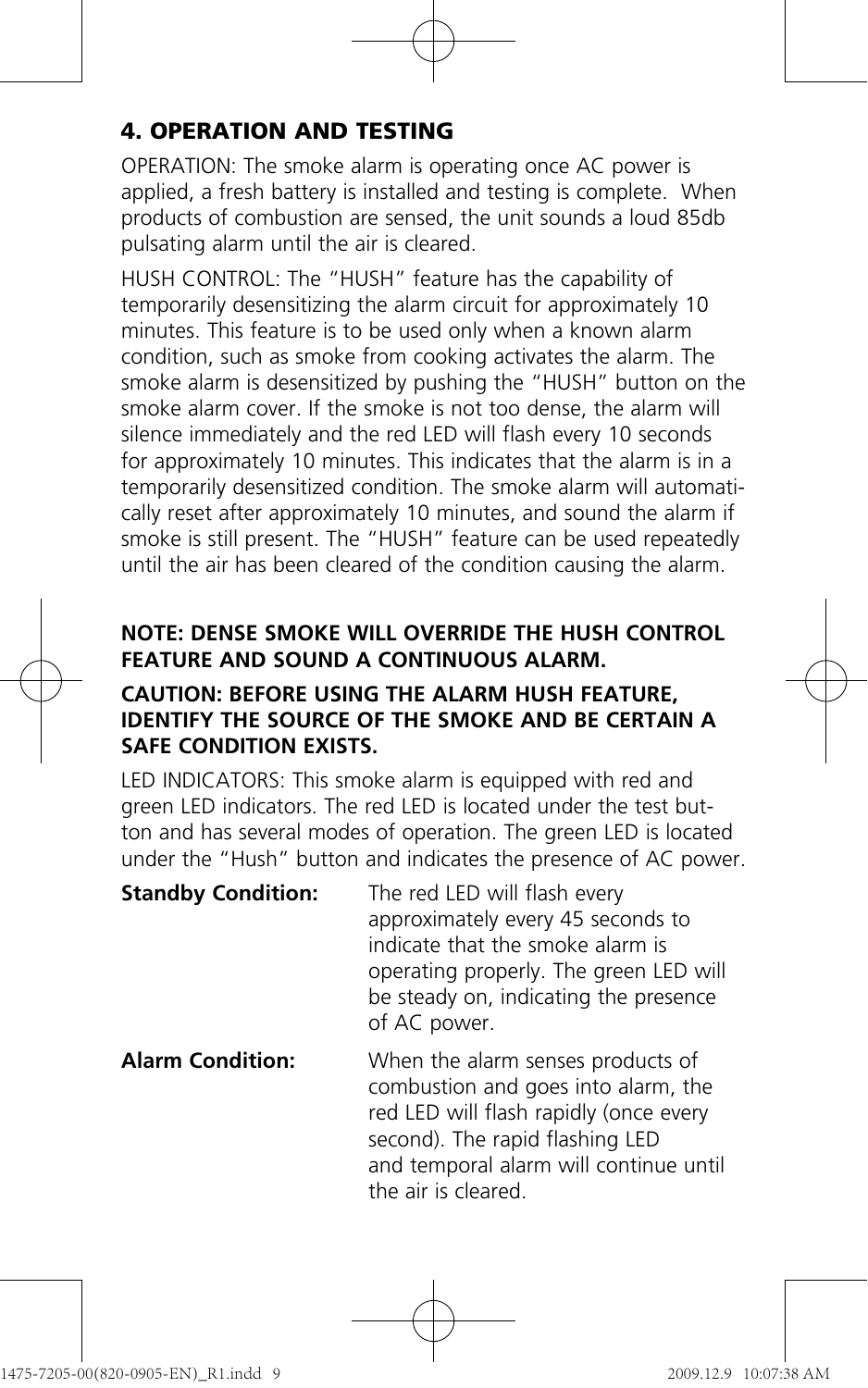**Hush Condition:** The red LED will flash every 10 seconds as long as the alarm is in Hush mode.

**Low Battery Condition:** The red LED flash will be accompanied by an audible chirp. Replace the battery when this condition occurs.

SMOKE SENSING CHAMBER OPERATION: This alarm will "chirp" if any of the components in the smoke sensing chamber fail. This chirp will occur between the flashes of the red LED indicator light. (If the chirp occurs at the same time as the red LED flash, see section 6 for low battery information).

WHEN UNITS ARE INTERCONNECTED, only the red LED of the alarm "which senses the smoke" or "is being tested" (the originating unit) will flash rapidly. All other units in the interconnect system will sound an alarm but their red LED's will NOT flash rapidly.

TESTING: Test by pushing the test button on the cover and hold it down for a minimum of 5 seconds. This will sound the alarm if the electronic circuitry and horn and battery are working. In an interconnected installation all interconnected alarms should sound when the test button on any one of the interconnected alarm is pressed. If no alarm sounds, the unit has defective batteries or other failure. DO NOT use an open flame to test your alarm, you could damage the alarm or ignite combustible materials and start a structure fire.

TEST THE ALARM WEEKLY TO ENSURE PROPER OPERATION. Erratic or low sound coming from your alarm may indicate a defective alarm, and it should be returned for service (see section 12).

## **NOTE: WEEKLY TESTING IS REQUIRED.**

# **5. NUISANCE ALARMS**

Smoke alarms are designed to minimize nuisance alarms. Cigarette smoke will not normally set off the alarm, unless the smoke is blown directly into the alarm. Combustion particles from cooking may set off the alarm if the alarm is located close to the cooking area. Large quantities of combustible particles are generated from spills or when broiling. Using the fan on a range hood which vents to the outside (non-recirculating type) will also help remove these combustible products from the kitchen.

The Model PI2010 has a "HUSH" control that is extremely useful in a kitchen area or other areas prone to nuisance alarms. For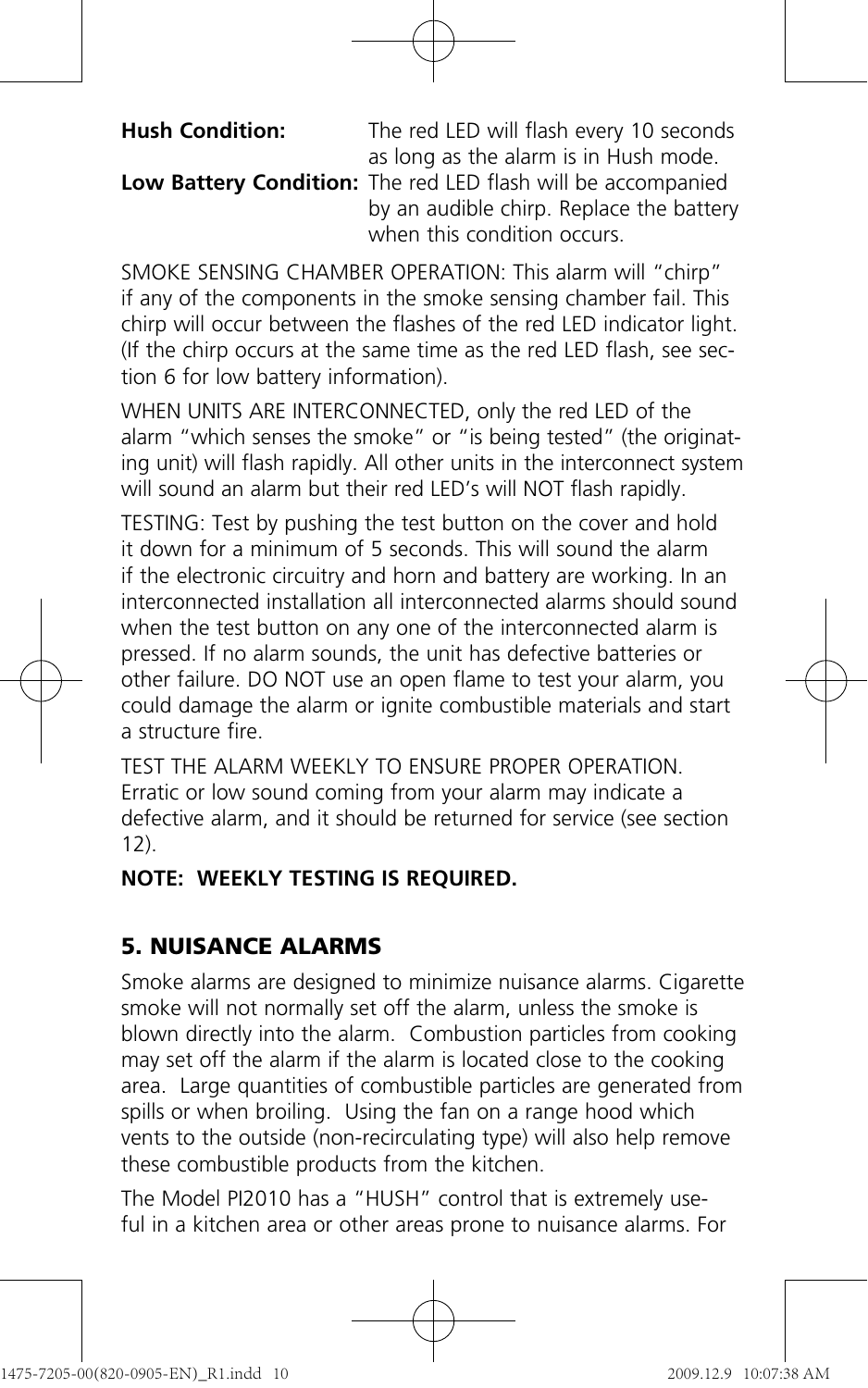more information refer to section 4, OPERATION AND TESTING.

If the alarm does sound, check for fires first. If a fire is discovered, get out and call the fire department. If no fire is present, check to see if one of the reasons listed in section 2 may have caused the alarm.

# **6. MAINTENANCE**

## **ALARM REMOVAL**

## **IF TAMPER RESIST FEATURE HAS BEEN ACTIVATED, REFER TO TAMPER RESIST FEATURE DESCRIPTION IN SECTION 3 FOR PIN REMOVAL INSTRUCTIONS.**

To replace the battery, remove the alarm from the trim ring by rotating the alarm in the direction of the "OFF" arrow on the cover. To disconnect the AC power harness, squeeze the locking arms on the sides of the Quick Connector while pulling the connector away from the bottom of the alarm (see section 3, figure 5).

# **BATTERY INSTALLATION AND REMOVAL**

To replace or install the batteries you must first remove the alarm from the trim ring by following the ALARM REMOVAL instructions at the beginning of this section. After alarm has been removed, you can open the battery door and install or replace the battery. Battery installation instructions are provided on the inside of the battery door.

When installing the battery, press the battery reminder finger down into the battery compartment and install the battery (see figure 5).

**CAUTION! IF THE BATTERY REMINDER FINGER IS NOT HELD DOWN IN THE BATTERY COMPARTMENT BY THE BATTERY, THE BATTERY DOOR WILL NOT CLOSE, THE AC QUICK CONNECTOR WILL NOT ATTACH TO THE ALARM, AND THE ALARM WILL NOT ATTACH TO THE TRIM RING.**

The Model PI2010 Smoke Alarm is powered by a 9V alkaline bat-

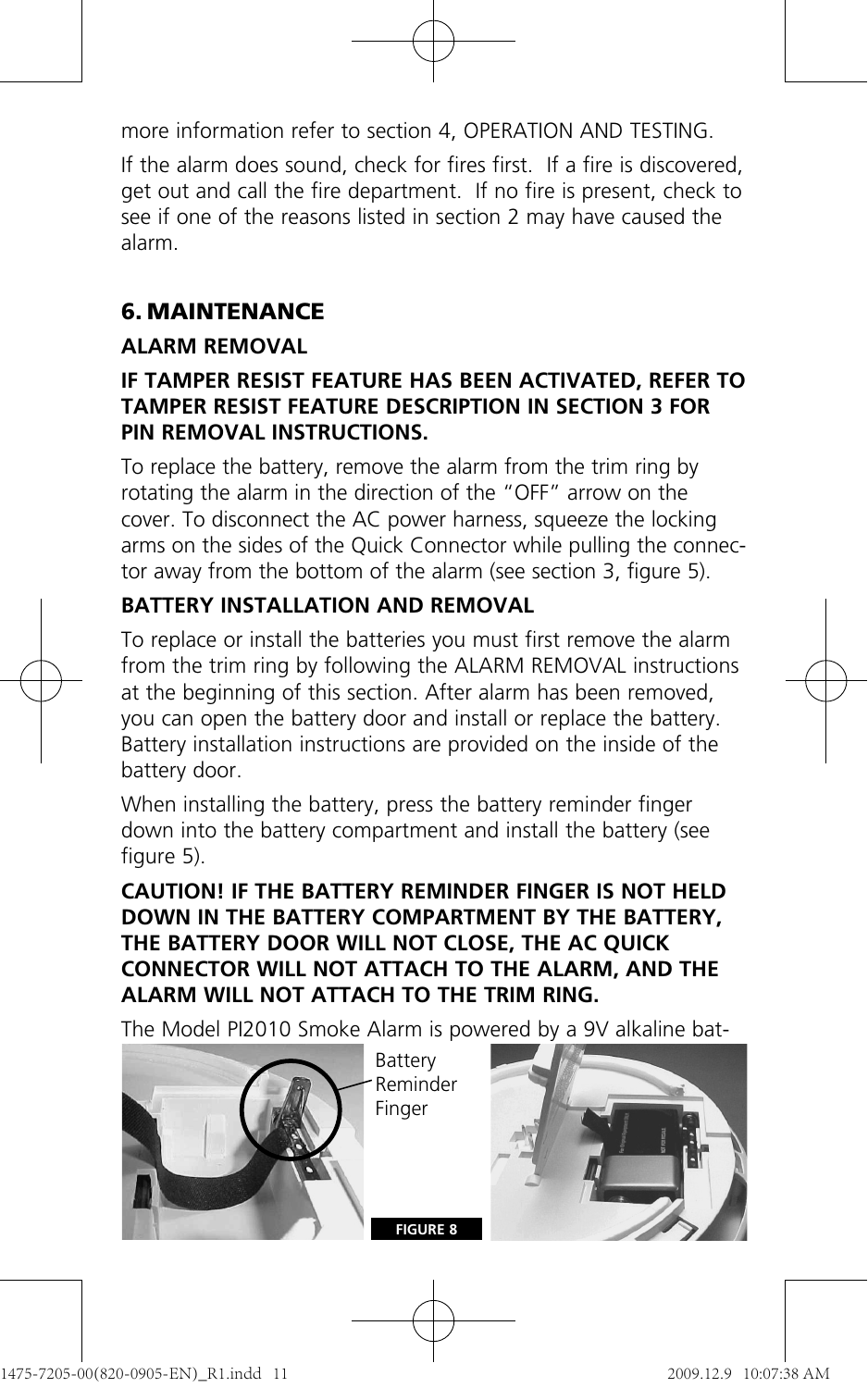tery (lithium batteries may also be used). A fresh battery should last for one year under normal operating conditions. This alarm has a low battery monitor circuit which will cause the alarm to "chirp" approximately every 45 seconds for a minimum of seven (7) days when the battery gets low. Replace the battery when this condition occurs.

## **USE ONLY THE FOLLOWING 9 VOLT BATTERIES FOR SMOKE ALARM REPLACEMENT.**

Alkaline Type: ENERGIZER 522; DURACELL MN1604, MX1604, GOLD PEAK 1604A PANASONIC 6AM6, 6AM-6, 6AM-6PI, 6AM6X, and 6LR61(GA)

Lithium Type: ULTRALIFE U9VL-J

After installing or changing the battery, reinstall your alarm. Test your alarm by using the test button and check that the green LED is on.

## **NOTE: WEEKLY TESTING IS REQUIRED.**

# **CLEANING YOUR ALARM**

# **YOUR ALARM SHOULD BE CLEANED AT LEAST ONCE A YEAR**

To clean your alarm, remove it from the mounting bracket as outlined in the beginning of this section. You can clean the interior of your alarm (sensing chamber) by using compressed air or a vacuum cleaner hose and blowing or vacuuming through the openings around the perimeter of the alarm. The outside of the alarm can be wiped with a damp cloth. After cleaning, reinstall your alarm and test your alarm by using the test button and check that the green LED is on. If cleaning does not restore the alarm to normal operation the alarm should be replaced.

# **7. LIMITATIONS OF SMOKE ALARMS**

## **WARNING: PLEASE READ CAREFULLY AND THOROUGHLY**

- NFPA 72 states: Fire-warning equipment for residential occupancies are capable of protecting about half of the occupants in potentially fatal fires. Victims are often intimate with the fire, too old or too young, or physically or mentally impaired such that they cannot escape even when warned early enough that escape should be possible. For these people, other strategies such as protection-in-place or assisted escape or rescue would be necessary.
- Smoke alarms are devices that can provide early warning of possible fires at a reasonable cost; however, alarms have sensing limitations. Ionization sensing alarms may detect invisible fire particles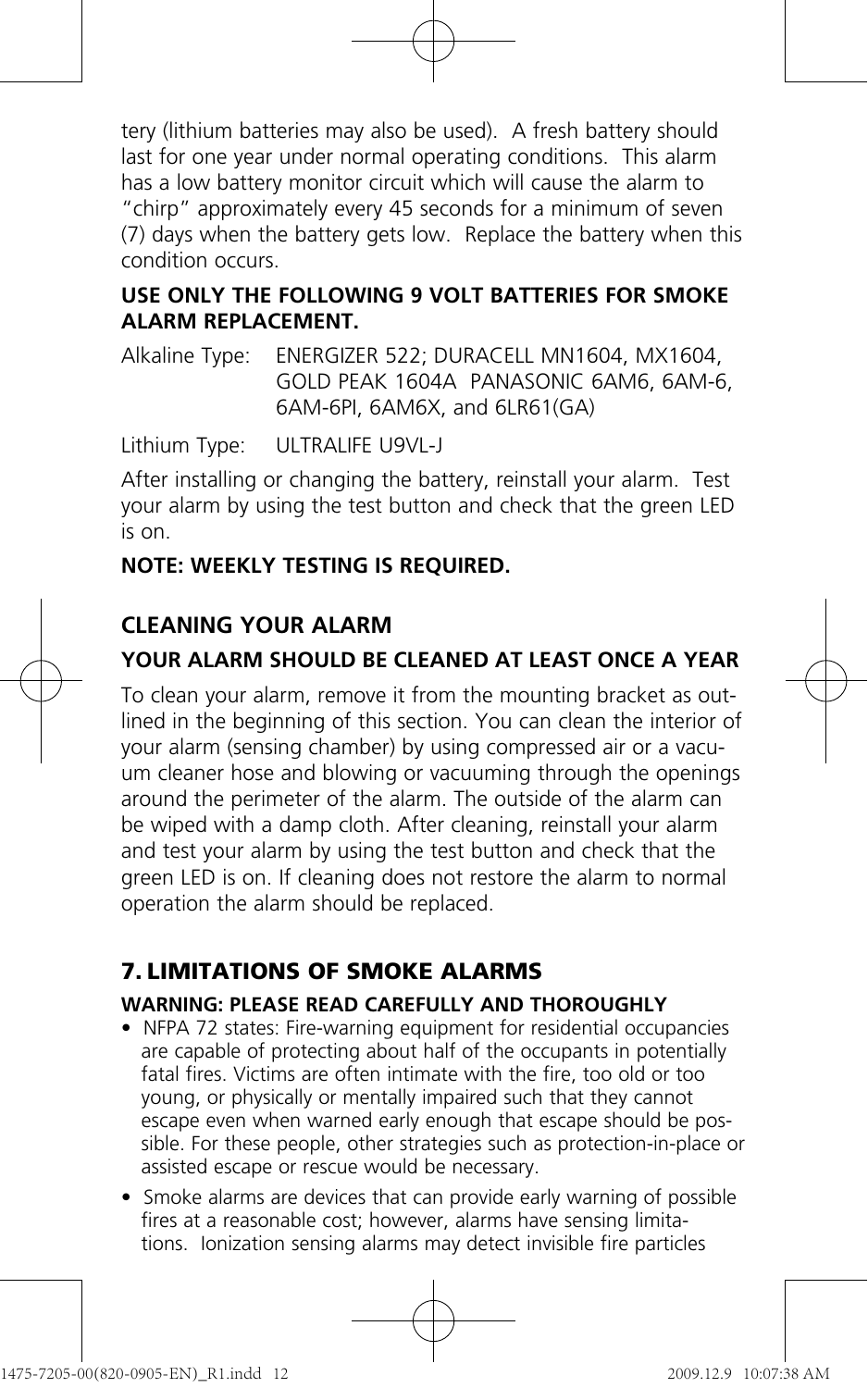(associated with fast flaming fires) sooner than photoelectric alarms. Photoelectric sensing alarms may detect visible fire particles (associated with slow smoldering fires) sooner than ionization alarms. Home fires develop in different ways and are often unpredictable. For maximum protection, Kidde recommends that both Ionization and Photoelectric alarms be installed.

- A battery powered alarm must have a battery of the specified type, in good condition and installed properly.
- AC powered alarms (without battery backup) will not operate if the AC power has been cut off, such as by an electrical fire or an open fuse.
- Smoke alarms must be tested regularly to make sure the batteries and the alarm circuits are in good operating condition.
- Smoke alarms cannot provide an alarm if smoke does not reach the alarm. Therefore, smoke alarms may not sense fires starting in chimneys, walls, on roofs, on the other side of a closed door or on a different floor.
- If the alarm is located outside the sleeping room or on a different floor, it may not wake up a sound sleeper.
- The use of alcohol or drugs may also impair one's ability to hear the smoke alarm. For maximum protection, a smoke alarm should be installed in each sleeping area on every level of a home.
- Although smoke alarms can help save lives by providing an early warning of a fire, they are not a substitute for an insurance policy. Home owners and renters should have adequate insurance to protect their lives and property.

# **8. GOOD SAFETY HABITS**

#### **DEVELOP AND PRACTICE A PLAN OF ESCAPE**

- Make a floor plan indicating all doors and windows and at least two (2) escape routes from each room. Second story windows may need a rope or chain ladder.
- Have a family meeting and discuss your escape plan, showing everyone what to do in case of fire.
- Determine a place outside your home where you all can meet if a fire occurs.
- Familiarize everyone with the sound of the smoke alarm and train them to leave your home when they hear it
- Practice a fire drill at least every six months, including fire drills at night. Ensure that small children hear the alarm and wake when it sounds. They must wake up in order to execute the escape plan. Practice allows all occupants to test your plan before an emergency. You may not be able to reach your children. It is important they know what to do.
- Install and maintain fire extinguishers on every level of the home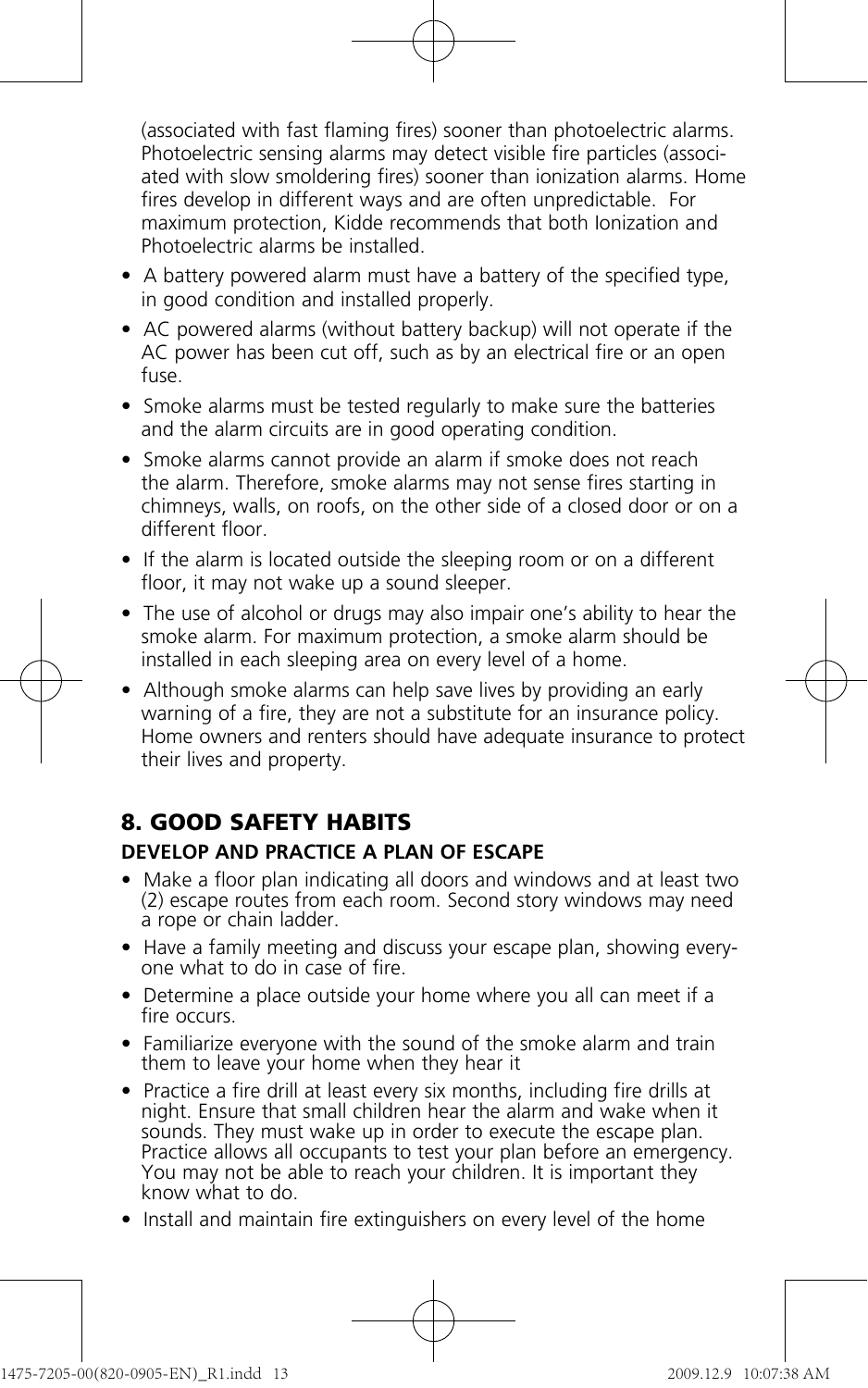and in the kitchen, basement and garage. Know how to use a fire extinguisher prior to an emergency.

- Current studies have shown smoke alarms may not awaken all sleeping individuals, and that it is the responsibility of individuals in the household that are capable of assisting others to provide assistance to those who may not be awakened by the alarm sound, or to those who may be incapable of safely evacuating the area unassisted.
- There are situations where a smoke alarm may not be effective to protect against fire as noted by the NFPA and UL. For instance:
	- Smoking in bed.
	- Leaving children unsupervised.
	- Cleaning with flammable liquids, such as gasoline.
	- Fires where the victim is intimate with a flaming initiated fire; for example, when a person's clothes catch fire while cooking.
	- Fires where the smoke is prevented from reaching the detector due to a closed door or other obstruction.
	- Incendiary fires where the fire grows so rapidly that an occupant's egress is blocked even with properly located detectors.

# **9. NRC INFORMATION**

The ionization portion of this smoke alarm uses a very small amount of a radioactive element in the sensing chamber to enable detection of visible and invisible combustion products. The radioactive element is safely contained in the chamber and requires no adjustments or maintenance. This smoke alarm meets or exceeds all government standards. It is manufactured and distributed under license from the U.S. Nuclear Regulatory Commission.

## **10. NFPA REQUIRED PROTECTION**

The National Fire Protection Association's Standard 72 provides the following information:

Smoke Detection - Where required by applicable laws, codes, or standards for the specified occupancy, approved single- and multiple-station smoke alarms shall be installed as follows: (1) In all sleeping rooms Exception: Smoke alarms shall not be required in sleeping rooms in existing one- and two-family dwelling units. (2) Outside of each separate sleeping area, in immediate vicinity of the sleeping rooms. (3) On each level of the dwelling unit, including basements Exception: In existing one- and two-family dwelling units, approved smoke alarms powered by batteries are permitted. Smoke Detection - Are More Smoke Alarms Desirable? The required number of smoke alarms might not provide reliable early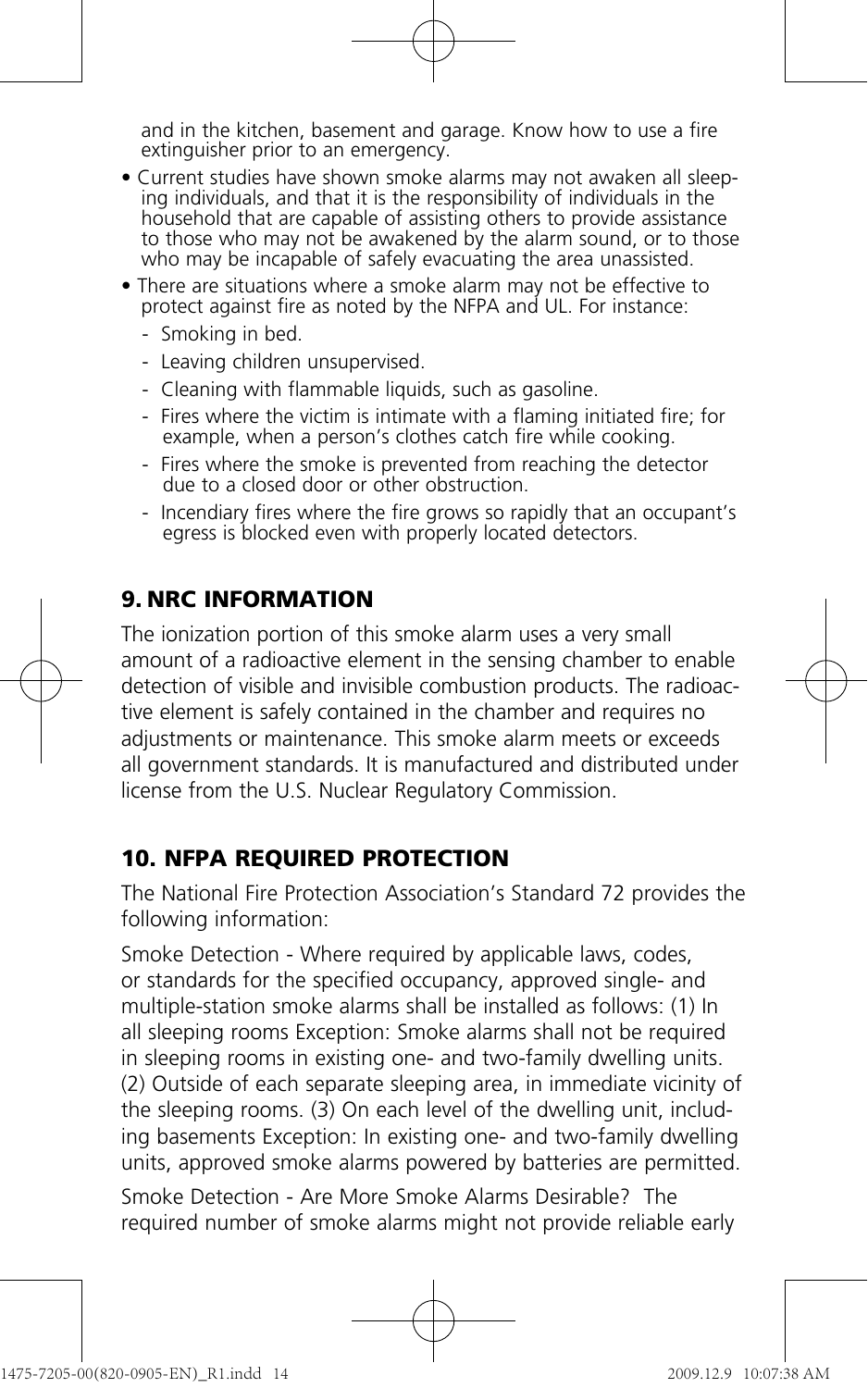warning protection for those areas separated by a door from the areas protected by the required smoke alarms. For this reason, it is recommended that the householder consider the use of additional smoke alarms for those areas for increased protection. The additional areas include the basement, bedrooms, dining room, furnace room, utility room, and hallways not protected by the required smoke alarms. The installation of the smoke alarms in the kitchen, attic (finished or unfinished), or garage is normally not recommended, as these locations occasionally experience conditions that can result in improper operation.

This equipment should be installed in accordance with the National Fire Protection Association's Standard 72 (NFPA, Batterymarch Park, Quincy, MA 02269).

NOTIFY YOUR LOCAL FIRE DEPARTMENT AND INSURANCE COMPANY OF YOUR SMOKE ALARM INSTALLATION.

# **11. CAUTION (AS REQUIRED BY THE CALIFORNIA STATE FIRE MARSHAL)**

"Early warning fire detection is best achieved by the installation of fire detection equipment in all rooms and areas of the household as follows. A smoke alarm installed in each separate sleeping area (in the vicinity of, but outside of the bedrooms), and heat or smoke alarms in the living rooms, dining rooms, bedrooms, kitchens, hallways, attics, furnace rooms, closets, utility and storage rooms, basements and attached garages".

# **12. SERVICE AND WARRANTY**

If after reviewing this manual you feel that your smoke alarm is defective in any way, do not tamper with the unit. Return it for servicing to: KIDDE, 1016 Corporate Park Dr., Mebane, NC 27302. 1-800-880-6788 (See Warranty for in-warranty returns).